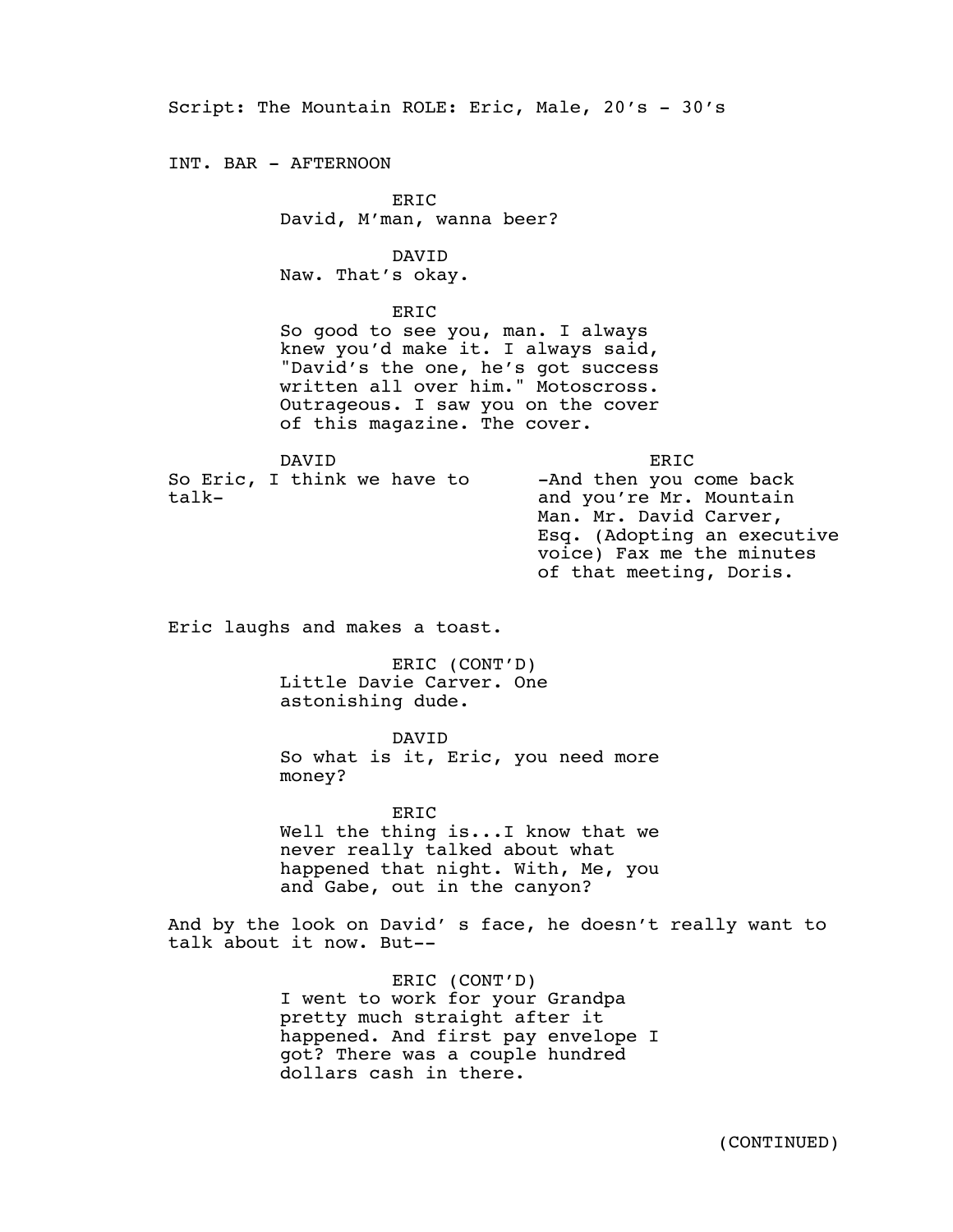## DAVID

My grandfather...bribed you?

## **ERTC**

He never called it that then, and I ain't calling it that now. But...since he died? The money's stopped. And me and Denise and the kids've really come to rely on it.

### DAVID

So...what are you saying?

# ERIC

(Staring David down) All I'm saying is... Only three people know what really happened that night. One of 'em's dead. And one of 'em's me.

### DAVID

And you want money?

## ERIC

Your Grandpa was a great man. He knew how to take care. You learn that when you have kids, David. You take care. And I took care of him.

#### DAVID

How did you do that?

### ERIC

It was a beautiful thing--an arrangement of mutual benefit. Every week he helped me keep the flood waters out. Helped me build a dam, every week there was a little extra. And every week I kept things that needed keeping quiet quiet. We built a silent, safe little world, your grandpa and I.

### DAVID

And now what, Eric?

#### ERIC

You're family, David. I'm not going to burn you. We just keep going. Do right by each other. Stay the course...a beautiful thing.